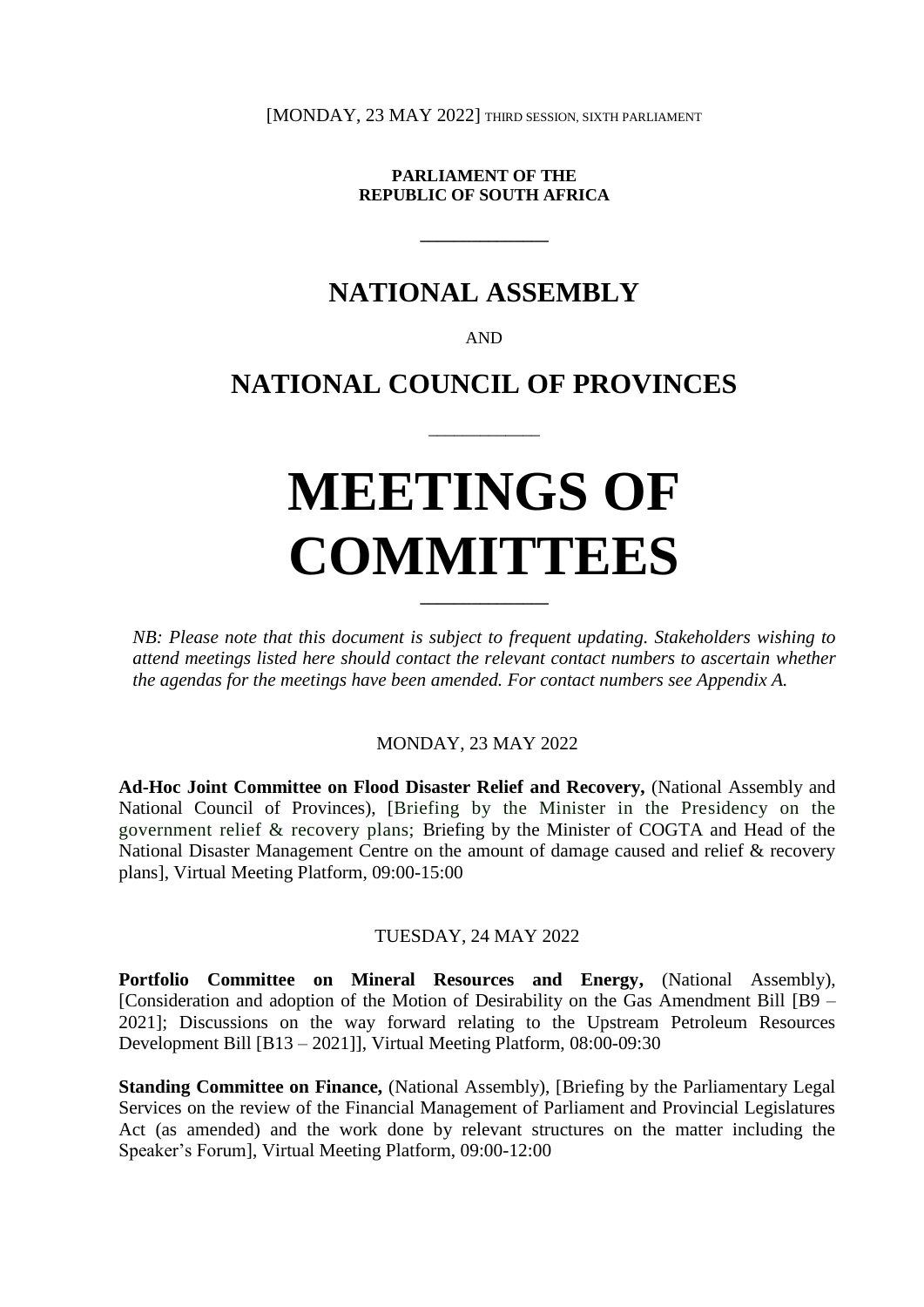**Standing Committee on Appropriations,** (National Assembly), [Briefing by the Department of Water and Sanitation on the 2022 Appropriation Bill], Virtual Meeting Platform, 09:00- 12:00

**Portfolio Committee on Communications, (National Assembly), [Briefing by the Department** on progress on implementation of the Broadcasting Digital Migration (BDM) Policy; Discussion on referral of on the Public Protector Report 114 of 2021/22; Adoption of outstanding minutes], Virtual Meeting Platform, 09:00-13:00

**Portfolio Committee on Trade and Industry, (National Assembly), [Briefing by the DTIC on** its financial and non-financial performance for fourth quarter of the 2021/22 financial year; Formal consideration of the process regarding the appointment of the NLC Chairperson], Virtual Meeting Platform, 09:00-13:00

**Portfolio Committee on Agriculture, Land Reform and Rural Development,** (National Assembly), **[**Consideration and adoption of the Committee oversight visit report to Agricultural Research Council (ARC) and Onderstepoort Biological Products (OBP); Public Hearings draft report on the Agricultural Produce Agents Amendment Bill and outstanding draft Committee and minutes], Virtual Meeting Platform, 09:00-13:00

**Portfolio Committee on Water and Sanitation** (National Assembly), [Briefing by the Department of Water and Sanitation on the Fourth Quarter Expenditure and Performance Report of 2021/2022 financial year], Virtual Meeting Platform, 09h30-13h00

**Portfolio Committee on Environment, Forestry and Fisheries,** (National Assembly), [Briefing by the DFFE on the progress in overturning the *three* main issues that the Department identified as having constrained the effective functioning of fishing cooperatives: lack of capacity to run business entities such as a cooperative; their limited participation in the value chain; and the limited infrastructure; Update of the status of South African Marine Fishery Resources (stock  $\&$ /or specific species assessment); Update on the fisheries performance reviews and the status of transformation (FRAP) in the commercial fishing industry; and Adoption of previous minutes], Virtual Meeting Platform, 09:30-13:00

**Select Committee on Health and Social Services,** (National Council of Provinces), [Briefing by the Department of Women, Youth and Persons with Disabilities on the Budget and Annual Performance Plan 2022/2023; Adoption of Committee Minutes; Any other business], Virtual Meeting Platform, 10:00-12:30

**Select Committee on Finance,** (National Council of Provinces), [Briefing by DBSA on their quarterly report and challenges in executing their mandate], Virtual Meeting Platform, 09:00- 13:00

**Select Committee on Cooperative Governance and Traditional Affairs, Water and Sanitation and Human Settlements,** (National Council of Provinces), [Briefing by the KZN Department of Cooperative Governance and Traditional Affairs on the constitutional, procedural and substantive matters related to the invocations of section 139 (1) (b) of the constitution in uMkhanyakude District Municipality; Mntubatuba, Abagulusi, Umzinyathi and Mpofana, Inkosi Langalibalele, Uthukela and Umsunduzi Municipalities], Virtual Meeting Platform, 10:00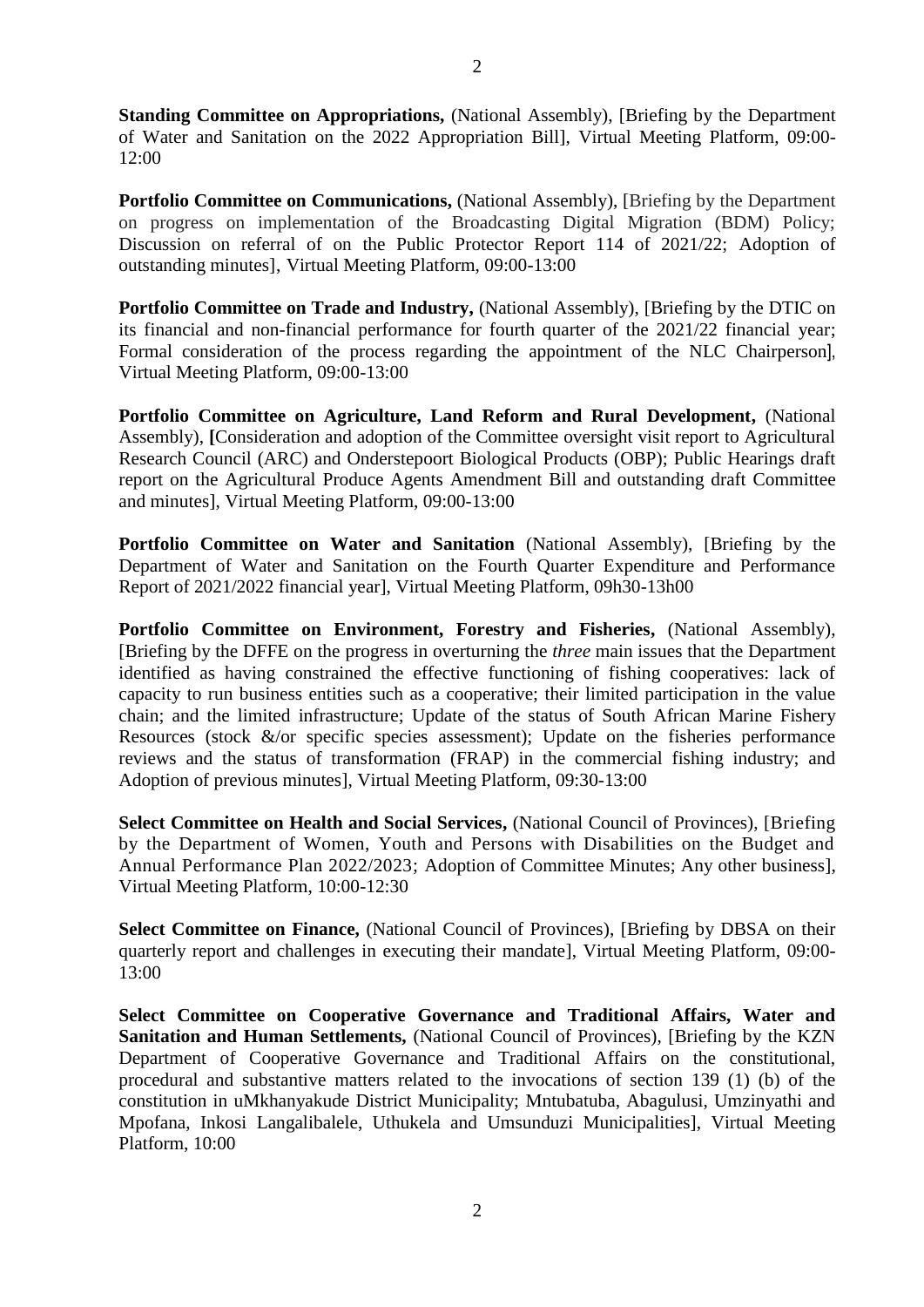**Select Committee on Trade and Industry, Economic Development, Small Business Development, Tourism, Employment and Labour,** (National Council of Provinces), [Briefing by CCMA on collective bargaining, caseload management towards regulating workplaces and contributing to labour peace and economic development in the aftermath of Covid–19 pandemic and what impact and challenges encountered on the attainment of noble goals of poverty reduction, unemployment and inequality. This should include targeted plans and programmes on stakeholder management towards the realisation of Social Compact announced by the President of the Republic during SONA 2022; Consideration and adoption of Minutes; Consideration and adoption of Policy Assessment and Recommendation Report on the Department of Tourism], Virtual Meeting Platform, 10:00-13:00

**Portfolio Committee on Basic Education, (National Assembly), [Consideration and adoption** of draft minutes and reports; Briefing on an Updated Status Report on Implementation of Portfolio Committee Recommendations on an Oversight Visit to North West and Free State (January 2022) by: North West Provincial Education Department; Free State Provincial Education Department; and National Department of Basic Education (DBE)], Virtual Meeting Platform, 18:30-21:30 (After Plenary)

#### WEDNESDAY, 25 MAY 2022

Portfolio Committee on Public Works and Infrastructure, (National Assembly), [Briefing by the DPWI on the status of its legislative processes, including legislation regulating its entities (Public Works Bill, CIDB Amendment Act, CBE Amendment Act and IDT Act)], Virtual Meeting Platform, 09:00-12:00

**Standing Committee on Finance, (National Assembly), [Briefing by National Treasury on** their quarterly report and briefing by National Treasury and SARS on the Protocol Amending the Agreement between the Government of the Republic of South Africa and the Government of the State of Kuwait for the avoidance of double taxation and the prevention of fiscal evasion with respect to taxes on income and the formal ratification of the Multilateral Convention to implement tax treaty related measures to prevent base erosion and profit shifting (BEPS MLI)], Virtual Meeting Platform, 09:00-12:00

**Standing Committee on Appropriations,** (National Assembly), [Briefing by the Department of Employment and Labour on the 2022 Appropriation Bill], Virtual Meeting Platform, 09:00- 12:00

Select Committee on Appropriations, (National Council of Provinces), [Consultation with Financial and Fiscal Commission and Parliamentary Budget Office on the: (i) *Appropriation Bill* [B7 – 2022] and *Second Adjustments Appropriation (2021/22 Financial Year) Bill* [B8 – 2022]], Virtual Meeting Platform, 09:00-12:00

Portfolio Committee on Police, (National Assembly), [Focus on Gender-based violence: Briefing by SAPS and CSPS on the implementation of the Domestic Violence Act., Crime statistics focussed on GBVF, Crime statistics focussed on violence against Women and Children, Revised National Instructions on Children in conflict with the Law, Roll-out and implementation of GBV Desk at Police stations.], Virtual Meeting Platform, 09:00-13:00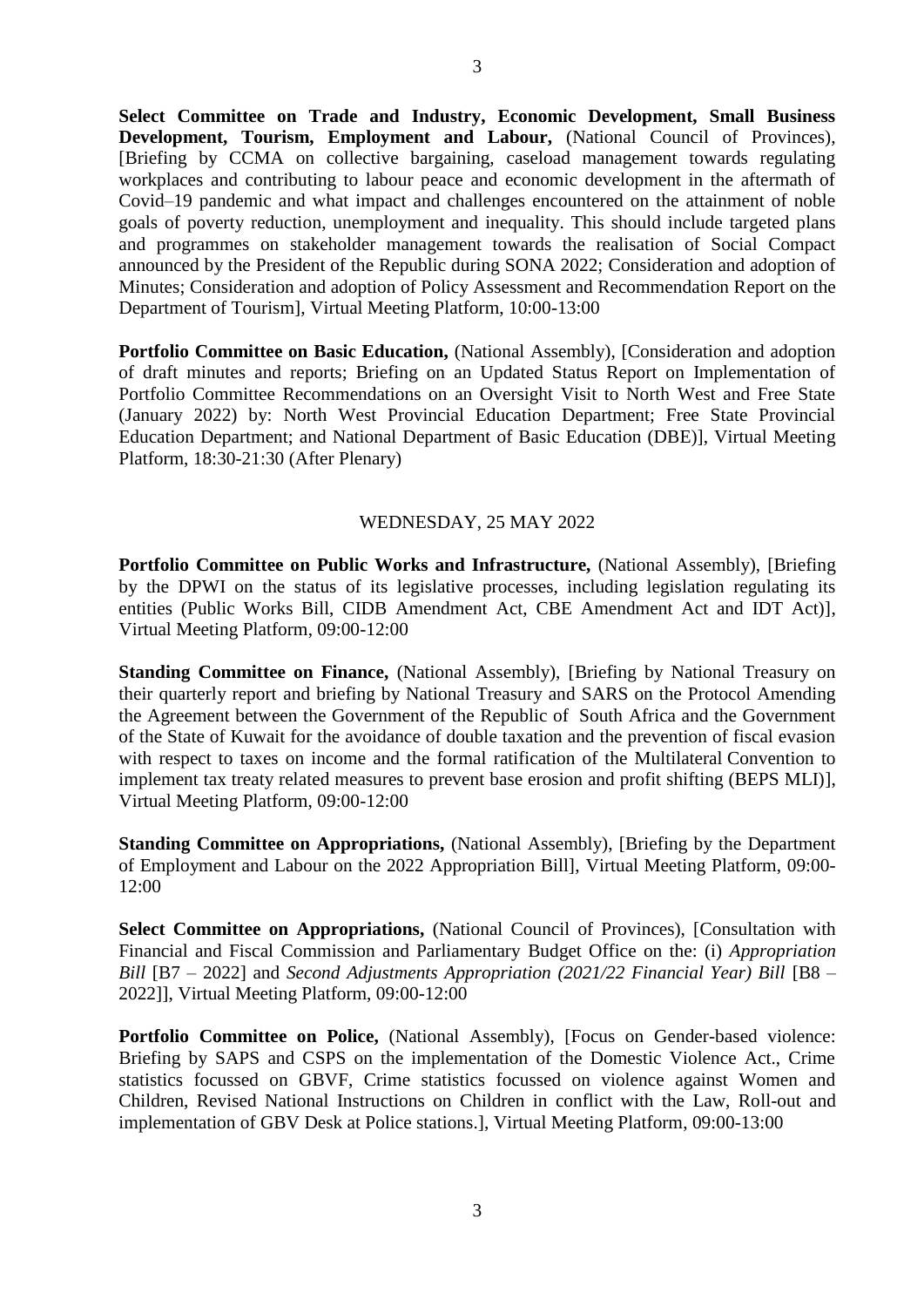**Portfolio Committee on Cooperative Governance and Traditional Affairs,** (National Assembly), [Progress report by Northern Cape Province on addressing the challenges raised in the Auditor General's Special Report on financial management on government's Covid-19 initiatives], Virtual Meeting Platform, 09:00-13:00

**Portfolio Committee on Trade and Industry,** (National Assembly), [Deliberations on / consideration of the Copyright and the Performers' Protection A/Bs); Consideration of the first draft of the Committee's oversight visit report], Virtual Meeting Platform, 09:00-13:00

Portfolio Committee on Employment and Labour, (National Assembly), [Briefing on the quarterly performance of the Productivity SA and CCMA in meeting strategic objectives for QPR2 of 2021/22], Virtual Meeting Platform, 09:00

**Portfolio Committee on Higher Education, Science and Innovation** (National Assembly), **[**Briefing by the South West Gauteng TVET College and Northern Cape Urban TVET on overview of governance, administration, teaching and learning and progress in the implementation of the Commission for Gender Equality (CGE) recommendations on Gender Transformation Investigation in TVET colleges report], Virtual Meeting Platform, 09:00-13:00

**Portfolio Committee on Small Business Development,** (National Assembly), [Public procurement as an enabler to start, build and grow businesses; Consideration and Adoption of minutes], Virtual Meeting Platform, 09:30-13:00

**Portfolio Committee on Public Service and Administration,** (National Assembly), [Briefing by the Government Employees Pension Fund on turnaround time of payment of pension fund of the retired public servants and challenges encountered; An update by the Government Employee Medical Scheme in redressing the allegations of the racial profiling, transformation and implementation of the findings of the Advocate Ngcukaitobi report; Briefing by the Department of Public Service and Administration on the success and challenges regarding the implementation of Government Employees Housing Scheme and its savings; Consideration and adoption of the Minutes], Virtual Meeting Platform, 09:30-13:00

**Portfolio Committee on Public Enterprises,** (National Assembly), [Briefing by National Treasury and the Department of Trade and Industry on the policy impediments that prohibit state-owned companies from advancing their developmental mandate; Consideration and adoption of minutes], Virtual Meeting Platform, 10:00

**Select Committee on Education and Technology, Sport, Arts and Culture,** (National Council of Provinces), [Consideration and adoption of draft minutes; Briefing by the Department of Science and Innovation (DSI) on the 2022/23 Annual Performance Plan and Budget], Virtual Meeting Platform, 10:00-12:30

**Standing Committee on Public Accounts,** (National Assembly), [Consideration and adoption of the Eskom report], Virtual Meeting Platform, 10:00-12:30

**Portfolio Committee on Defence and Military Veterans, (National Assembly), [Progress by** DOD in relation to cases of fraud and corruption and consequence management; Consideration of Committee's annual report and review of Annual Performance Plan; Consideration and adoption of outstanding Minutes], Virtual Meeting Platform, 10:00-13:00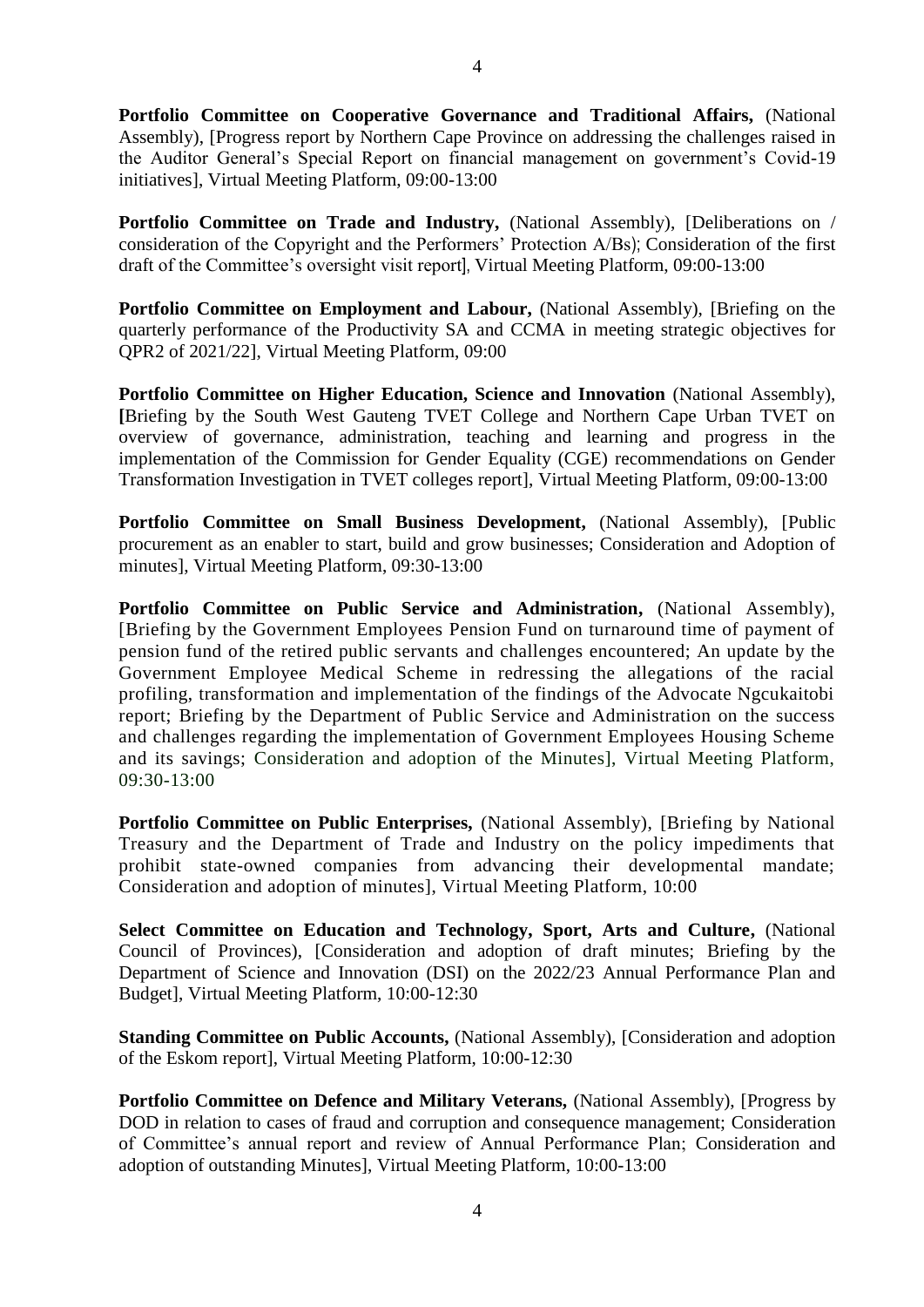**Select Committee on Security and Justice,** (National Council of Provinces), [Briefing on the Department of Justice and Constitutional Development Budget Vote 25], Virtual Meeting Platform, 10:00-13:00

**Select Committee on Transport, Public Service and Administration, Public Works and Infrastructure,** (National Council of Provinces), [Briefing by the Department of Public Works and Infrastructure and Infrastructure South Africa (ISA) on the progress report on the roll-out of the infrastructure investment plan and number of projects that have been signed off], Virtual Meeting Platform, 10:00-13:00

**Ad-Hoc Joint Committee on Flood Disaster Relief and Recovery,** (National Assembly and National Council of Provinces), [Briefing by the National Treasury on the government relief & recovery plans; Briefing by the Auditor-General on the real-time disaster audit plan], Virtual Meeting Platform, 14:00-16:00

**Portfolio Committee on Health,** (National Assembly), [Engagements with the Elders on the National Health Insurance (NHI) Reforms], Taj Hotel, 17:30-19:30

#### THURSDAY, 26 MAY 2022

**Joint Standing Committee on Defence,** (National Assembly and National Council of Provinces), [Succession Planning Investigation: Presentations by External Experts], Virtual Meeting Platform, 18:15-21:00

#### FRIDAY, 27 MAY 2022

**Portfolio Committee on Home Affairs,** (National Assembly), [Clause by Clause Deliberations on the Electoral Amendment Bill 2022; Consideration of CVs and the report from the Office of the Chief Justice to fill a vacancy of an IEC Commissioner], Virtual Meeting Platform, 09:00- 12:00

**Portfolio Committee on Trade and Industry,** (National Assembly), [Deliberations on / consideration of the Copyright and the Performers' Protection A/Bs; Formal consideration of the Committee's oversight visit report], Virtual Meeting Platform, 09:00-12:30

**Standing Committee on Appropriations, (National Assembly), [Briefing by the Department** of Social Development on the 2022 Appropriation Bill], Virtual Meeting Platform, 09:00-12:00

**Portfolio Committee on Higher Education, Science and Innovation and Portfolio Committee on Health,** (National Assembly), [Joint on-site briefing with the Portfolio Committee on Health by the Department of Science and Innovation (DSI) on the RNA Vaccine Technology Transfer Hub], Venue: Afrigen Biologics and Vaccines, Montague Gardens, 09:00- 13:00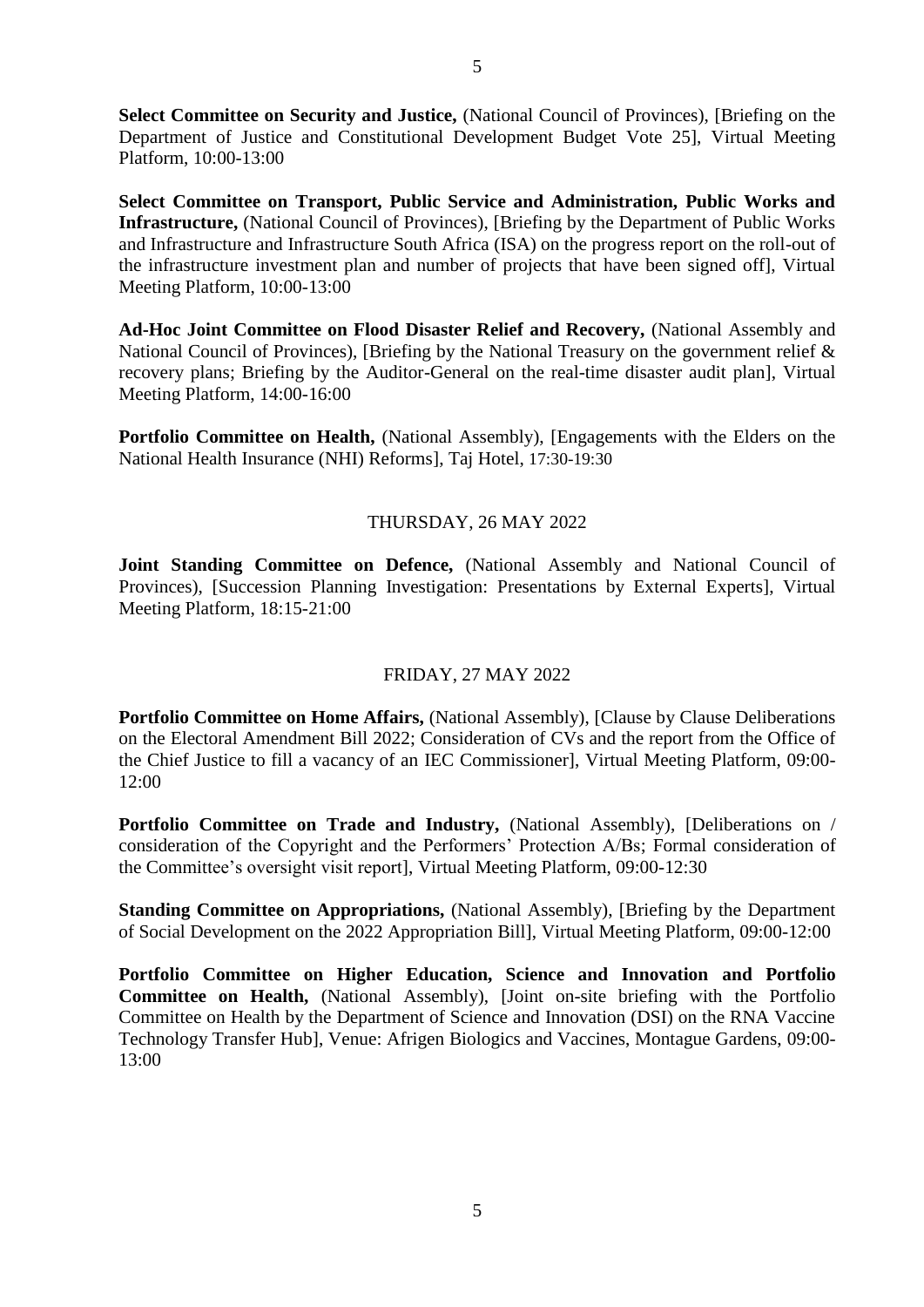**Portfolio Committee on Sport, Arts and Culture,** (National Assembly), [Briefing by the National Arts Council (NAC) on its 2022/2023 Annual Performance Plan; Briefing by the Department of Sport Arts and Culture (DSAC) and the NAC on the status of the expired projects and surplus policy (outcomes and recommendations of the BIG Report); decision to reach an agreement with the suspended CEO / terms of the agreement; steps taken to address the leadership vacuum at the entity; Consideration and adoption of committee minutes], Virtual Meeting Platform, 09:00-13:00

**Joint Standing Committee on Financial Management of Parliament,** (National Assembly and National Council of Provinces), [Briefing by the Executive Authority and the Minister of Finance on progress made as far as addressing concerns about the allocation of Parliament's budget (including a briefing by the Chairperson of the Parmed Board on progress made in resolving the issues around the Parmed liability)], Virtual Meeting Platform, 12:30-15:30

#### TUESDAY, 31 MAY 2022

**Portfolio Committee on Home Affairs, (National Assembly), [Briefing by the Minister of** Home Affairs on reports on the review of permits that was conducted within the Department of Home Affairs; Update on Shepard Bushiri; Task team on non-national employment; Investigation within the Government Printing Works (GPW) on the loss of financial data and loss of Curriculum Vitae (CVs) and Investigations by Hawks on the allegations of corruption levelled against the Chief Executive Officer of GPW], Virtual Meeting Platform, 09:00-12:00

**Standing Committee on Finance, (National Assembly), [Consideration and adoption of the** Committee report on the oversight visit to National Treasury, the Land Bank and the Financial and Fiscal Commission], Virtual Meeting Platform, 09:00-12:00

**Portfolio Committee on Communications, (National Assembly), [Briefing by SAPO on: (i)** establishment of the Oversight Team, (ii) implementation of turnaround strategy (iii) labour issues, (iv) improving cashflows and (v) report back on the malpractice at Jansenville Post Office; Briefing by SAPO on its 2020-21 Annual Performance Plan], Virtual Meeting Platform, 09:00-13:00

**Portfolio Committee on Cooperative Governance and Traditional Affairs,** (National Assembly), [Briefing by Department of Cooperative Governance on the Independent Municipal Demarcation Authority Bill], Virtual Meeting Platform, 09:00-13:00

**Portfolio Committee on Basic Education, (National Assembly), [Consideration and adoption** of draft minutes and reports; Briefing on an Updated Status Report on Implementation of Portfolio Committee Recommendations on an Oversight Visit to Western Cape and Northern Cape (February 2022) by: Western Cape Provincial Education Department; Northern Cape Provincial Education Department; and National Department of Basic Education (DBE)], Virtual Meeting Platform, 09:30-12:30

**Portfolio Committee on Water and Sanitation,** (National Assembly), [Briefing by the Department of Water and Sanitation on the assessment, evaluation and analysis of the work of water boards for the period 2019 to date, in respect of mandate, institutional arrangements, governance, budget, operations, instituting directives and work of board members as prescribed through Chapter 6 of the Water Services Act, 1997], Virtual Meeting Platform, 09:30-13:00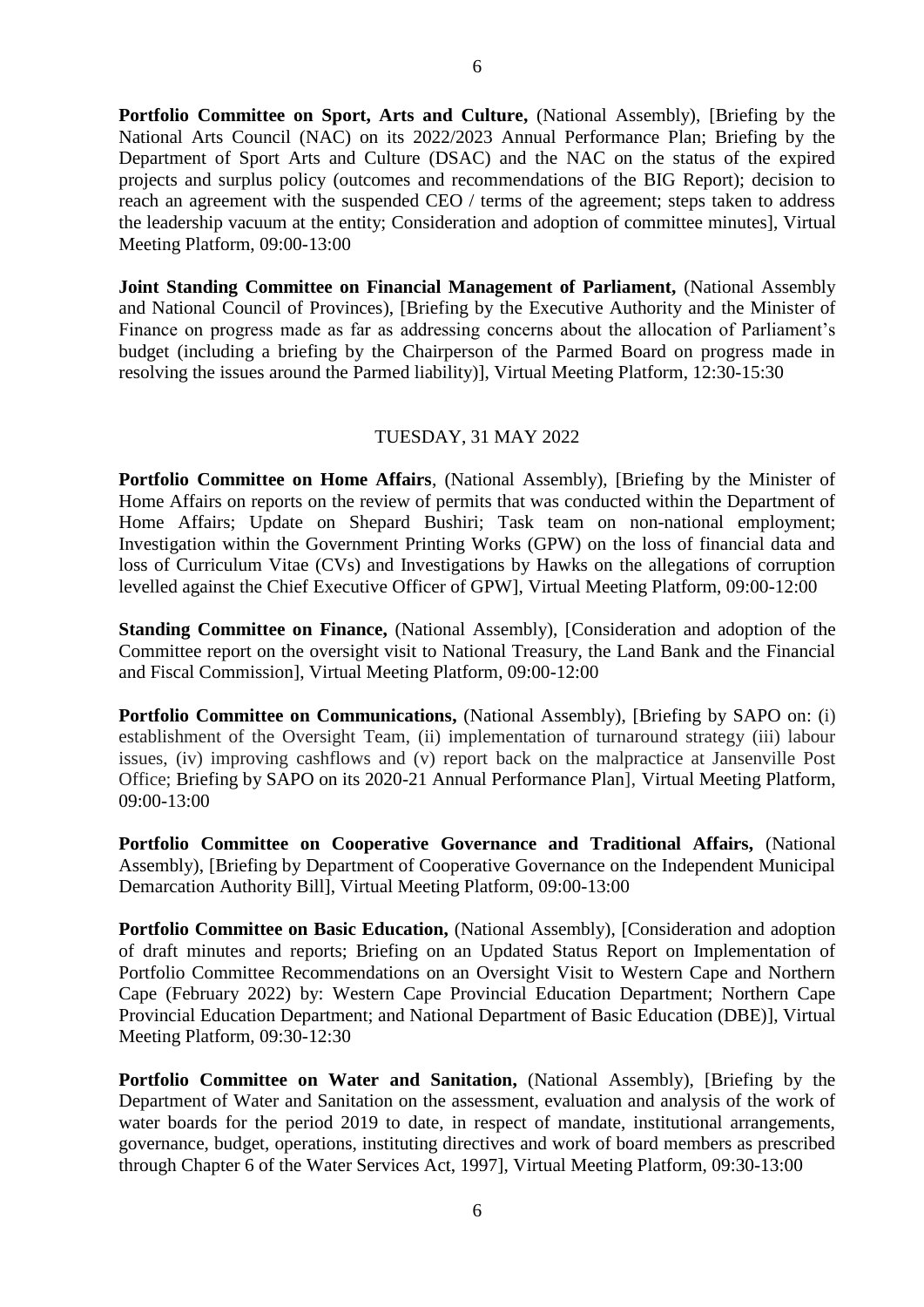**Select Committee on Health and Social Services,** (National Council of Provinces), [Informal /Provisional briefing by the Department of Social Development: The Children's Amendment Bill Sec 76, [B18-2020]], Virtual Meeting Platform, 10:00-12:30

**Select Committee on Trade and Industry, Economic Development, Small Business Development, Tourism, Employment and Labour,** (National Council of Provinces), [Department of Trade, Industry and Competition (DTIC) briefing on the progress being made on industrial infrastructure development particularly in respect of spending allocated budgets on industrial financing programmes and the role they play in activating industrial parks through the District Development Model across all Provinces; Consideration and adoption of Minutes; Consideration and adoption of Policy Assessment and Recommendation Report on the Department of Employment and Labour], Virtual Meeting Platform, 10:00-13:00

#### WEDNESDAY, 1 JUNE 2022

**Portfolio Committee on Public Works and Infrastructure,** (National Assembly), [Presentation by the Parliamentary Legal Adviser and State Law Adviser on the A-List of the Expropriation Bill [B23-2020]; Consideration and adoption of minutes of the previous meeting], 09:00-12:00

**Standing Committee on Finance,** (National Assembly), [Briefing by the Development Bank of South Africa (DBSA) on their quarterly reports], Virtual Meeting Platform, 09:00-12:00

Select Committee on Appropriations, (National Council of Provinces), [Public hearings on the: (i) *Appropriation Bill* [B7 – 2022] and (ii) *Second Adjustments Appropriation (2021/22 Financial Year) Bill* [B8 – 2022]], Virtual Meeting Platform, 09:00-12:00

**Portfolio Committee on Police,** (National Assembly), [Findings of the SAPS Organisational Climate Survey, including issues of promotions and psychological support to members], Virtual Meeting Platform, 09:00-13:00

**Portfolio Committee on Cooperative Governance and Traditional Affairs,** (National Assembly), [Progress report by Western Cape Province on addressing the challenges raised in the Auditor General's Special Report on financial management on government's Covid-19 initiatives], Virtual Meeting Platform, 09:00-13:00

Portfolio Committee on Small Business Development, (National Assembly), [Customized Enterprise and Supplier Development that improves procurement agility; Consideration and Adoption of minutes.], Virtual Meeting Platform, 09:30-13:00

Portfolio Committee on Defence and Military Veterans, (National Assembly), [Briefing by the DMV Audit Committee and Internal Audit on challenges and related matters; Update on progress made by the Presidential Task Team on Military Veterans; Progress with amendments to the Military Veterans Act and Military Veterans Benefit Regulations; Consideration and adoption of outstanding Minutes], Virtual Meeting Platform, 10:00-13:00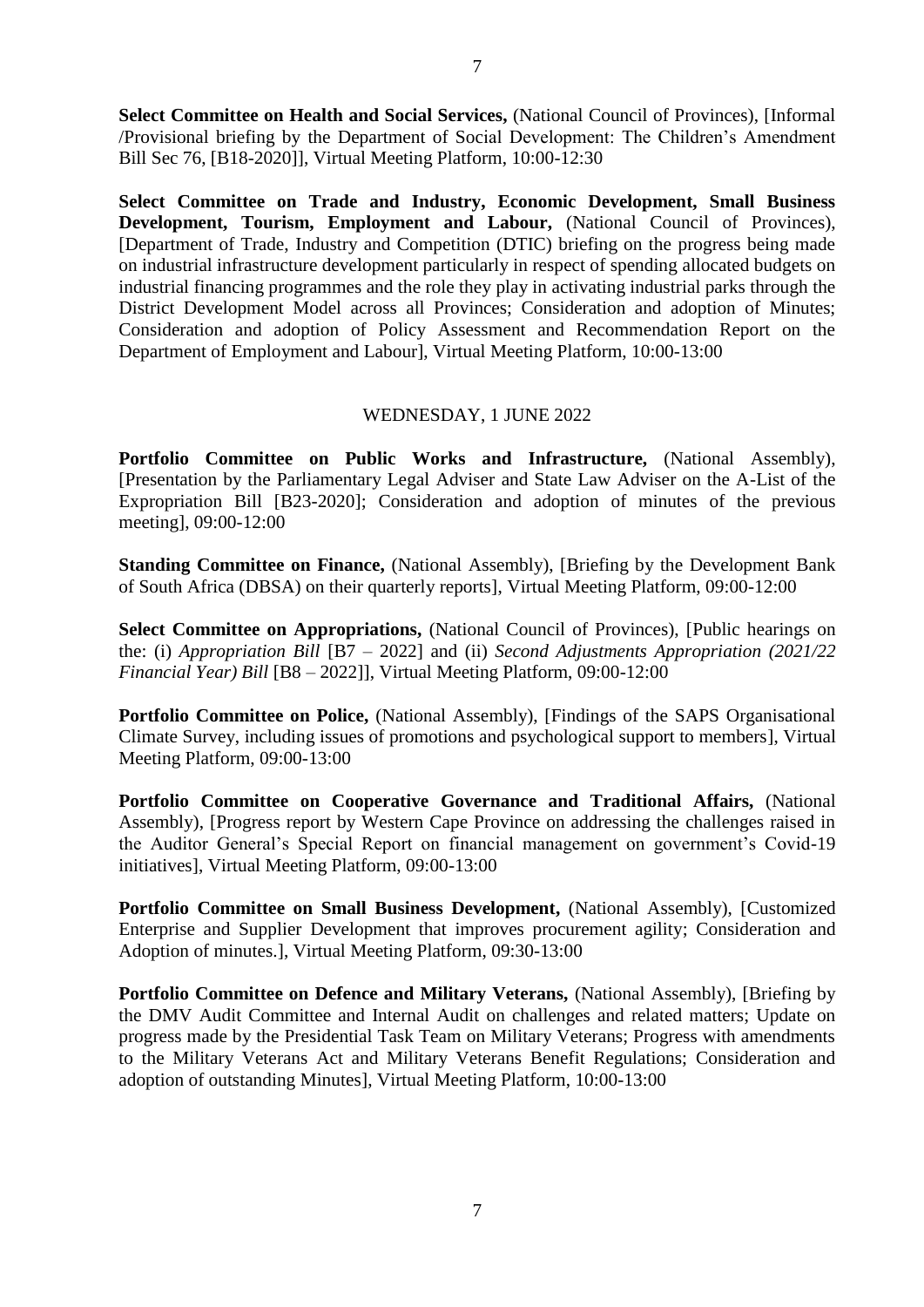**Select Committee on Transport, Public Service and Administration, Public Works and Infrastructure,** (National Council of Provinces), [Briefing by the Department of Transport on the progress report to date on the roll-out of the integrated public transport network (IPTN) and reasons for the delays by some municipalities to achieve the IPTN project objectives], Virtual Meeting Platform, 10:00-13:00

#### THURSDAY, 2 JUNE 2022

**Joint Standing Committee on Defence**, (National Assembly and National Council of Provinces), [Presentation on the Military Ombud 2021 Annual Activity report; Briefing by Minister of Defence on implementation of recommendations of DFSC; Consideration of the draft JSCD Third Term programme and discussion on Study Tour], Virtual Meeting Platform, 18:00- 21:00

#### FRIDAY, 3 JUNE 2022

**Portfolio Committee on Home Affairs**, (National Assembly), [Consideration of the A-list of the Electoral Amendment Bill], Virtual Meeting Platform, 09:00-12:00

**Joint Standing Committee on Financial Management of Parliament,** (National Assembly and National Council of Provinces), [Briefing on Parliament's performance in the fourth quarter of 2021/22; Consideration of Committee minutes: 20 May 2022], Virtual Meeting Platform, 12:30-15:30

#### MONDAY, 6 JUNE 2022

**Joint Committee on Ethics and Members' Interests,** (National Assembly and National Council of Provinces), [CLOSED MEETING], Committee Room M314, Third Floor, Marks Building, Parliament, 10:00-13:30

#### TUESDAY, 7 JUNE 2022

**Portfolio Committee on Home Affairs,** (National Assembly), [Briefing by the Content Advisor and adoption of the Committee's Annual Business Plan], Virtual Meeting Platform, 09:00-12:00

**Portfolio Committee on Public Works and Infrastructure, (National Assembly), [Capacity** Building Session with office of the Auditor-General], Virtual Meeting Platform, 09:00-12:00

**Standing Committee on Finance,** (National Assembly), [Public hearings on the Public Finance Management Amendment Bill [B41 – 2018] and the Public Finance Management Amendment Bill [B13 – 2020] and adoption of the Committee reports thereon (depending on outcome of 17 May 2022 meeting)], Virtual Meeting Platform, 09:00-12:00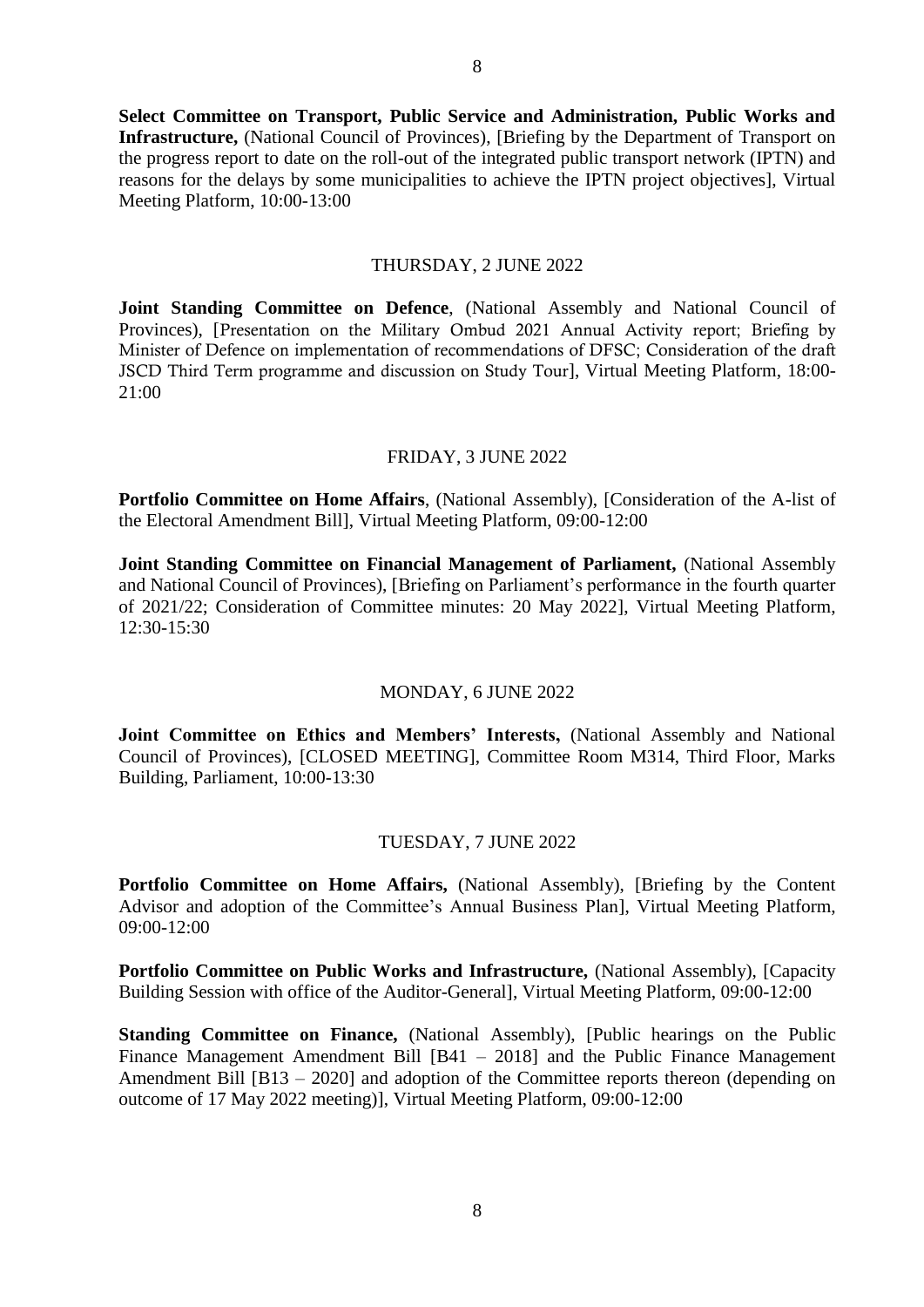**Standing Committee on Finance, (National Assembly), [Briefing by National Treasury, South** African Revenue Services and Office of the Tax Ombudsman on tax administration challenges, taking into consideration the issues raised by stakeholders during the 2022 National Budget public participation process and formed part of its Fiscal Framework and Revenue Proposals report], Virtual Meeting Platform, 17:00-20:00

**Portfolio Committee on Communications,** (National Assembly), [Briefing by ICASA on Spectrum Auction finalisation and future regulation; Briefing by USAASA/USAF on framework and timelines on all for current investigations and implementation dates for consequence management processes; Adoption of outstanding minutes], Virtual Meeting Platform, 09:00-13:00

**Portfolio Committee on Cooperative Governance and Traditional Affairs,** (National Assembly), [Progress report by the Department of Traditional Affairs on the implementation of the Traditional and Khoi-San Leadership Act (establishment of the Council for Khoi-San matters, recognition of the leadership etc.], Virtual Meeting Platform, 09:00-13:00

**Portfolio Committee on Basic Education, (National Assembly), [Consideration and adoption** of draft minutes and reports; Briefing by DBE on an Updated Status Report on Early Childhood Development (ECD) Function Shift – Challenges and Mitigations], Virtual Meeting Platform, 09:30-12:30

**Select Committee on Health and Social Services,** (National Council of Provinces), [Informal/ Provisional briefing by the Department of Health: The National Health Insurance Bill Sec 76, [B11-2019]], Virtual Meeting Platform, 10:00-12:30

**Select Committee on Trade and Industry, Economic Development, Small Business Development, Tourism, Employment and Labour,** (National Council of Provinces), [Briefing by the DTIC on Programme 5: consumer and corporate regulation programme. The briefing should focus on legislative gaps, opportunities and identification and coordination of key stakeholders in SMME regulation and development. The presentation should locate the strategic role and partnerships between the Department of Small Business Development and the DTIC entities including; Companies and Intellectual Property Commission (CIPC), Companies Tribunal, National Consumer Commission, National Consumer Tribunal, the Companies Tribunal and National Credit Regulator], Virtual Meeting Platform, 10:00-13:00

**Joint Meeting: Standing Committee on Finance and Select Committee on Finance,**  (National Assembly and National Council of Provinces), [Briefing by the Tax Ombudsman, SARS and NT on Tax administration challenges], Virtual Meeting Platform, 17:00-20:00 (After Plenaries)

#### WEDNESDAY, 8 JUNE 2022

**Portfolio Committee on Public Works and Infrastructure, (National Assembly), [Briefing** by the DPWI on the progress regarding the Telkom Towers building project; Briefing by the DPWI on the Parliamentary Villages refurbishment project; Consideration and adoption of minutes of the previous meeting], Virtual Meeting Platform, 09:00-12:00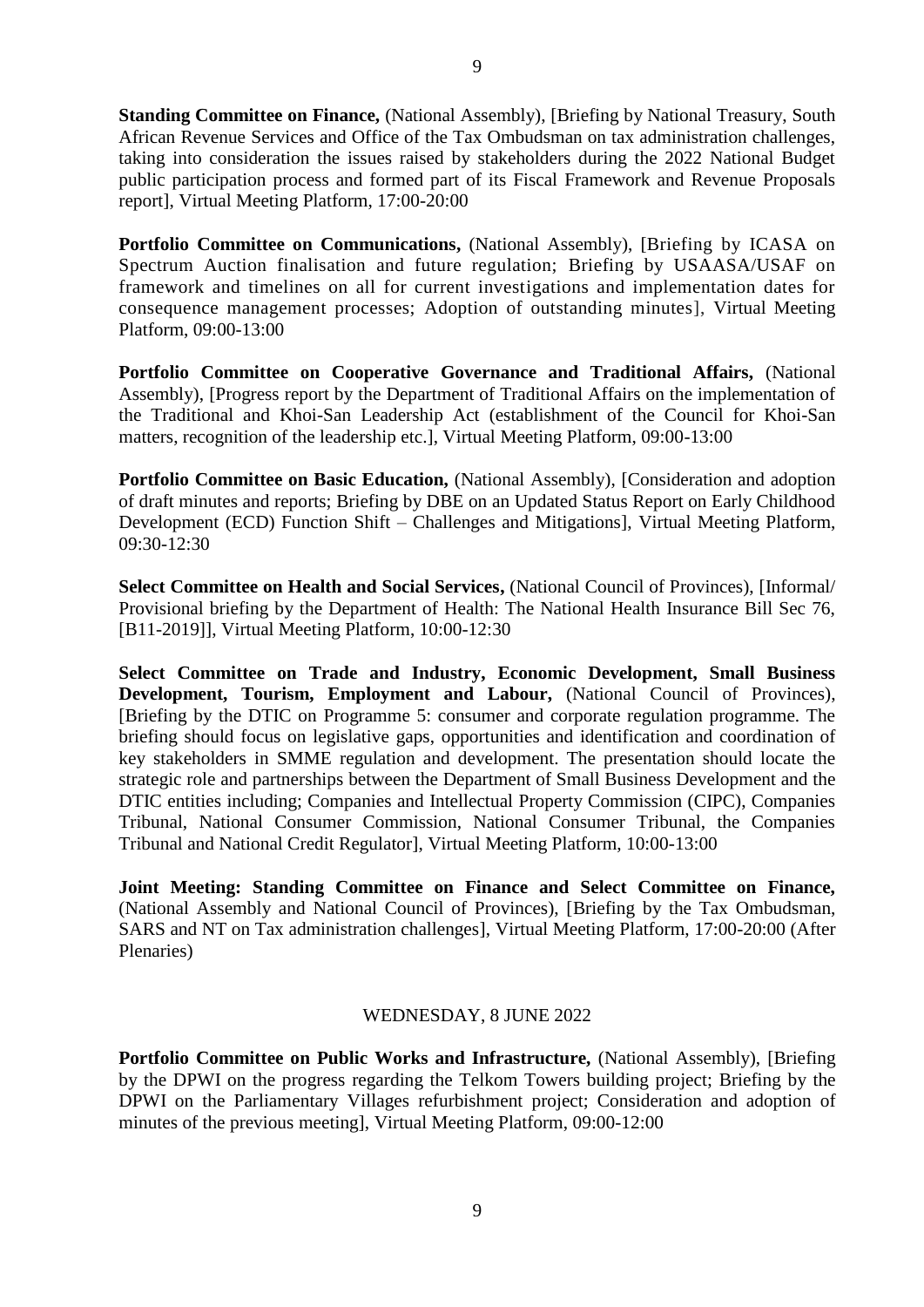**Standing Committee on Finance,** (National Assembly), [Briefing by the Government Employees Pension Fund (GEPF) and the Government Pensions Administration Agency (GPAA) on their quarterly reports], Virtual Meeting Platform, 09:00-12:00

**Select Committee on Appropriations,** (National Council of Provinces), [Responses by: (a) National Treasury on public submissions on the (i) *Appropriation Bill* [B7 – 2022] and *Second Adjustments Appropriation (2021/22 Financial Year) Bill* [B8 – 2022]; and (b) Department of Health on public submissions on the *Second Adjustments Appropriation (2021/22 Financial Year) Bill* [B8 – 2022]], Virtual Meeting Platform, 09:00-12:00

**Portfolio Committee on Police,** (National Assembly), [Follow-up meeting on the turnaround strategy of the Forensic Science Laboratory, including the implementation of the procurement of forensic consumables, maintenance of FSL machinery, the development of the Forensic Exhibit Management (FEM) system, replacement of the PCEM system and progress on litigation regarding FDA], Virtual Meeting, 09:00:13:00

**Portfolio Committee on Cooperative Governance and Traditional Affairs,** (National Assembly), [Progress report from the Department of Cooperative Governance on implementation of the recommendations in the State of Local Governance report of report of August 2021], Virtual Meeting Platform, 09:00-13:00

Portfolio Committee on Small Business Development, (National Assembly), [Productive Credit and Economic Growth: The Role of the Banking, Credit Providers and DFI Sector in Granting Access to Credit; Consideration and Adoption of minutes], Virtual Meeting Platform, 09:30-13:00

Portfolio Committee on Defence and Military Veterans, (National Assembly), [Briefing by the DOD on Project Thusano, including its responses to the findings of the AGSA on the project; Briefing by the DOD Audit Committee and Internal Audit Division of the DOD to explain their roles and functions as well as the monitoring of Internal Audit Action Plan; Consideration and adoption of outstanding Minutes], Virtual Meeting Platform, 10:00-13:00

#### FRIDAY, 10 JUNE 2022

**Joint Standing Committee on Financial Management of Parliament,** (National Assembly and National Council of Provinces), [Consideration and adoption of minutes: 3 June 2022; Consideration of the Committee's report on Parliament's performance in the Fourth Quarter of 2021/22] Virtual Meeting Platform, 12:30-15:30 (or immediately after plenary)

#### TUESDAY, 14 JUNE 2022

**Portfolio Committee on Home Affairs,** (National Assembly), [Briefing by the Commission for Gender Equality on Report on Elections and Gender Mainstreaming: Assessing gender issues and women's representation in South Africa's 2019 Elections; Briefing by the Commission for Gender Equality on Report on balancing the scales: Reviewing development in women's representation in Politics and Government between the 2014 and 2019 Elections; Consideration and adoption of the report on the Electoral Bills], Virtual Meeting Platform, 09:00-12:00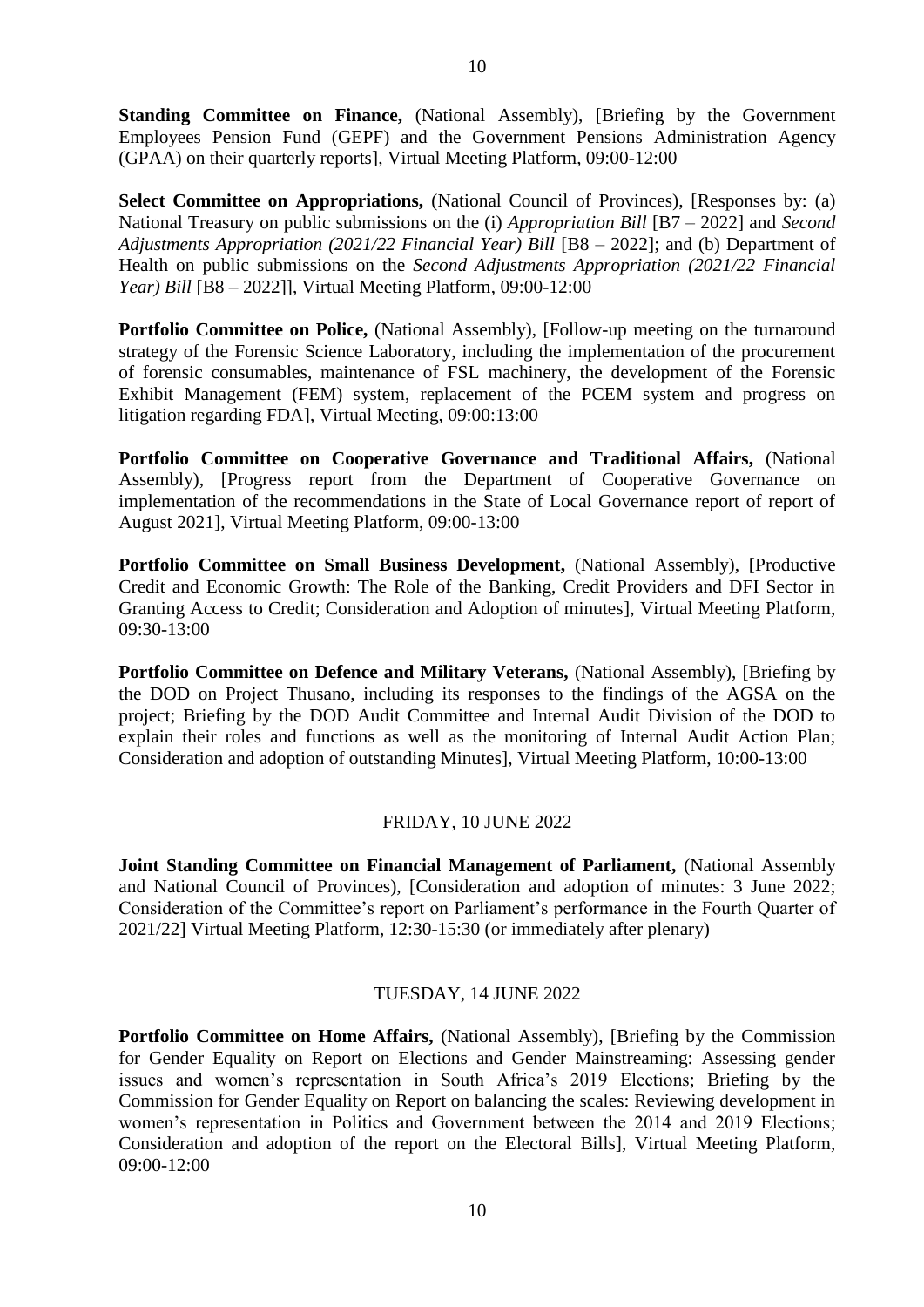**Standing Committee on Finance,** (National Assembly), [Response by the Parliamentary Legal Services to submissions received during the public hearings on the Public Finance Management Amendment Bill [B41 – 2018] and the Public Finance Management Amendment Bill [B13 – 2020]], Virtual Meeting Platform, 09:00-12:00

Portfolio Committee on Communications, (National Assembly), [Adoption on Report on its Revised 2021/22 Annual Performance Plan; Briefing by Department on an update on: (i) the vetting of SABC Executives; (ii) progress towards implementation of controls to improve audit findings of the portfolio; (iii) progress towards the recapitalisation of State entities; (iv) merger of regulatory authorities; (v) Plan of Action on the forming of a State Digital Company; Briefing by SABC on the status for the implementation of the 'Turnaround Strategy'; Adoption of outstanding minutes], Virtual Meeting Platform, 09:00-13:00

**Select Committee on Trade and Industry, Economic Development, Small Business Development, Tourism, Employment and Labour,** (National Council of Provinces), [Briefing by the DTIC and the Industrial Development Corporation (IDC) on the progress and challenges in implementing the Black Industrialist Programme and uplifting of companies owned by women, youth entrepreneurs particularly those operating in targeted industries and Special Economic Zones (SEZ) towards promotion of localisation in product development and trade. The presentation should highlight the challenges of specific SEZs and the geographic spread of these programmes across all Provinces], Virtual Meeting Platform, 10:00-13:00

**Select Committee on Finance,** (National Council of Provinces), [Briefing by PIC on their quarterly report, challenges in executing their mandate], Virtual Meeting Platform, 10:00-13:00

**Select Committee on Health and Social Services,** (National Council of Provinces), [Briefing by the Department of Social Development: The Children's Amendment Bill Sec 76, [B18- 2020]], Virtual Meeting Platform, 10:30-12:30

**Portfolio Committee on Basic Education, (National Assembly), [Consideration and adoption** of draft minutes and reports; Briefing by DBE on its Fourth Quarter Report 2021/22], Virtual Meeting Platform, 17:00-19:00 (After Plenary)

#### WEDNESDAY, 15 JUNE 2022

**Portfolio Committee on Public Works and Infrastructure,** (National Assembly), [Committee Strategic Planning Session], Venue to be confirmed, 09:00-12:00

**Standing Committee on Finance,** (National Assembly), [Consideration on Motion of Desirability (MoD) on the Public Finance Management Amendment Bill [B41 – 2018] and the Public Finance Management Amendment Bill [B13 – 2020]], Virtual Meeting Platform, 09:00- 12:00

**Select Committee on Appropriations,** (National Council of Provinces), [Briefing by Auditor-General of South Africa on a consolidated general report on the Local Government Audit Outcomes for the 2020/21 financial year], Virtual Meeting Platform, 09:00-12:00

**Portfolio Committee on Police,** (National Assembly), [SAPS Disciplined Management], Virtual Meeting, 09:00-13:00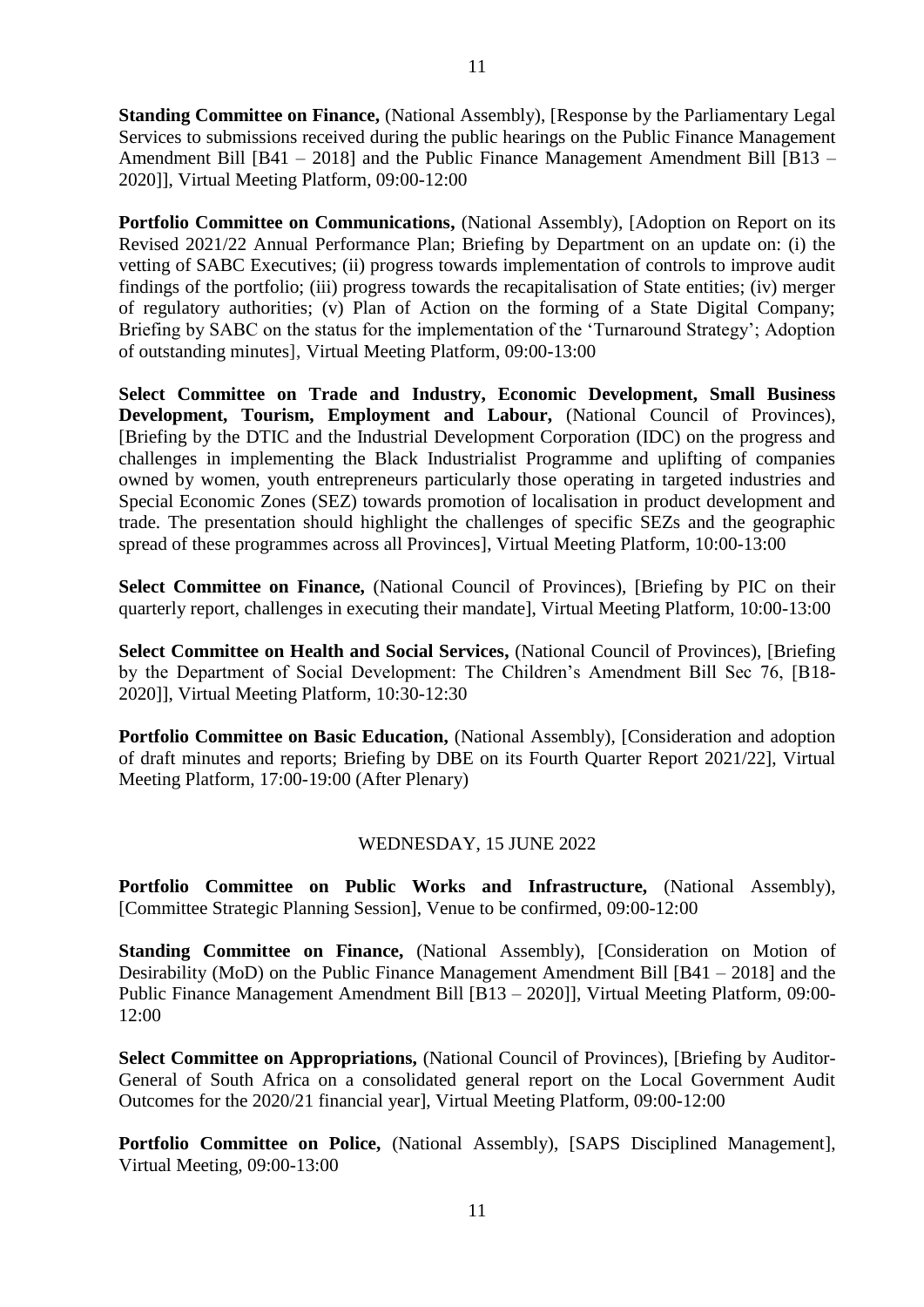**Portfolio Committee on Cooperative Governance and Traditional Affairs,** (National Assembly), [Briefing by the Department of Cooperative Governance on the outcomes of the pilot projects of the DDM in 3 District Municipalities], Virtual Meeting Platform, 09:00-13:00

**Portfolio Committee on Small Business Development, (National Assembly), [Enhancing the** Contribution of Small Businesses in Times of Crisis: Stakeholder Perspective Analysis; Consideration and Adoption of minutes], Virtual Meeting Platform, 09:30-13:00

Portfolio Committee on Defence and Military Veterans, (National Assembly), [Briefing by the Military Veterans Advisory Council and the Military Veterans Appeals Board on mandate, achievements and challenges (follow-up meeting); Consideration and adoption of outstanding Minutes], Virtual Meeting Platform, 10:00-13:00

#### TUESDAY, 21 JUNE 2022

**Select Committee on Health and Social Services,** (National Council of Provinces), [Briefing by the Department of Health: The National Health Insurance Bill Sec 76, [B11-2019]], Virtual Meeting Platform, 10:00-12:30

**Select Committee on Trade and Industry, Economic Development, Small Business Development, Tourism, Employment and Labour,** (National Council of Provinces), [Briefing by Department of Tourism on the implementation of the Tourism Sector Strategy with a particular focus on rolling out available incentive schemes to grow and promote domestic, rural and international tourism; Briefing on progress and update in respect of Tourism Equity Fund disbursement for enhancement of transformation and enterprise development in tourism industry; Consideration and adoption of outstanding Minutes and Draft Third Term Programme], Virtual Meeting Platform, 10:00-13:00

#### WEDNESDAY, 22 JUNE 2022

**Select Committee on Appropriations,** (National Council of Provinces), [Consideration of draft Reports on the: (i) *Appropriation Bill* [B7 – 2022] and *Second Adjustments Appropriation (2021/22 Financial Year) Bill* [B8 – 2022]], Virtual Meeting Platform, 09:00-12:00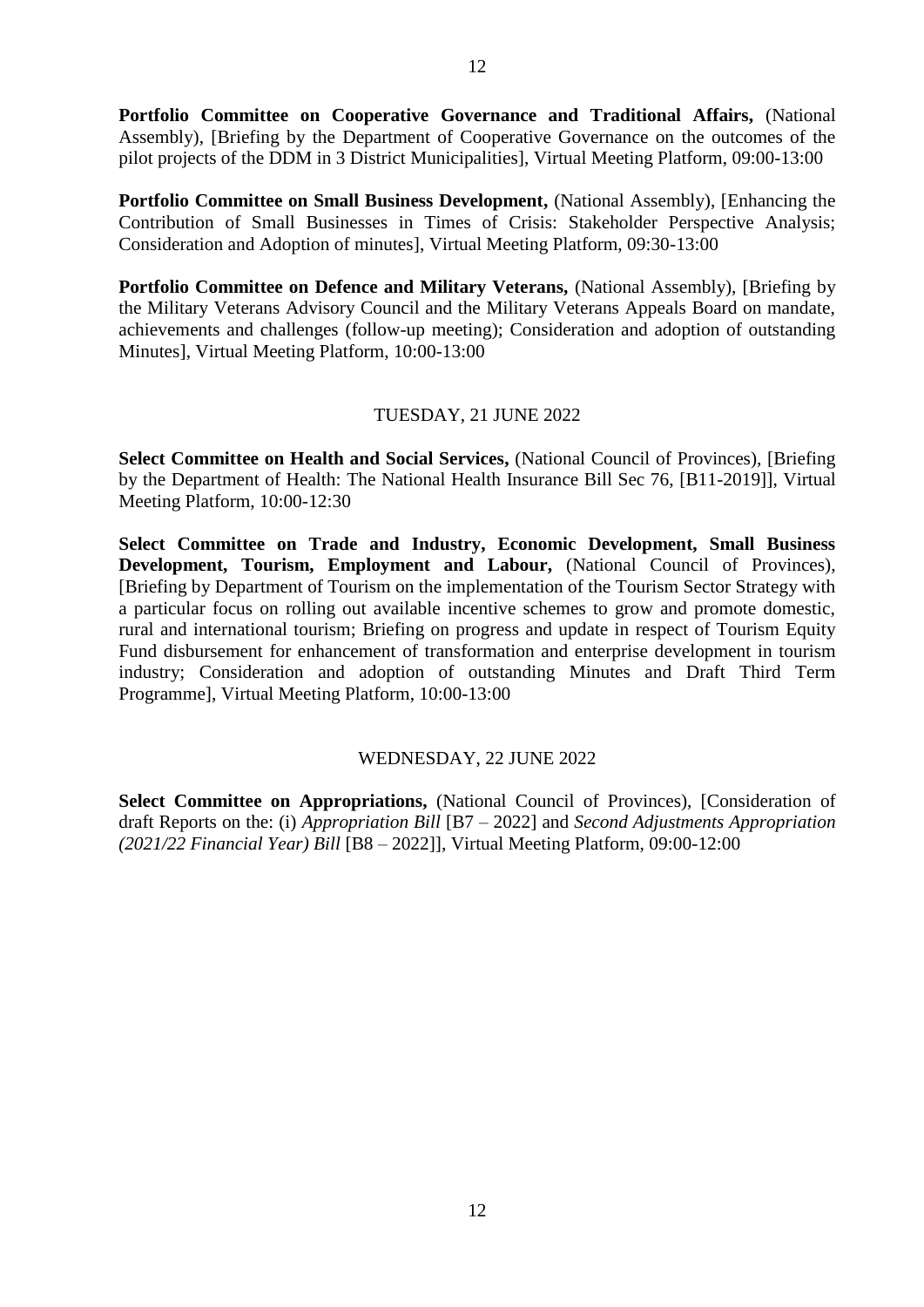### **Meeting Cancellations**

| -<br><b>Committee</b> | Jate | genda<br>$\overline{1}$ $\overline{2}$ | <b>Reason</b> |
|-----------------------|------|----------------------------------------|---------------|
|                       |      |                                        |               |

#### **Approved Local Trips**

| <b>Committee</b>                                       | Date | <b>Destination</b> | <b>Purpose</b>                    |
|--------------------------------------------------------|------|--------------------|-----------------------------------|
| <b>Portfolio</b> Committee on $\vert 26 - 29$ May 2022 |      | Free<br>State      | $-$ Public Hearings in Free State |
| <b>Environment, Forestry</b>                           |      | Bloemfontein       | Province to conduct public        |
| and Fisheries                                          |      |                    | hearings on the National Veld     |
|                                                        |      |                    | and Forest Fire Amendment         |
|                                                        |      |                    | Bill [B24 -2021].                 |
|                                                        |      |                    |                                   |

# **Approved International Trips**

| 'ommittee | <b>Date</b> | <b>Destination</b> | <b>Purpose</b> |
|-----------|-------------|--------------------|----------------|
|           |             |                    |                |

# **Cancelled/Postponed Local/ International Trips**

| $\sim$<br>$\mathbf{a}$ and $\mathbf{b}$ | 5.4.2<br>. .<br>au | l Loetir<br>---<br>чоь | $\alpha$<br>''SOL. |
|-----------------------------------------|--------------------|------------------------|--------------------|
|                                         |                    |                        |                    |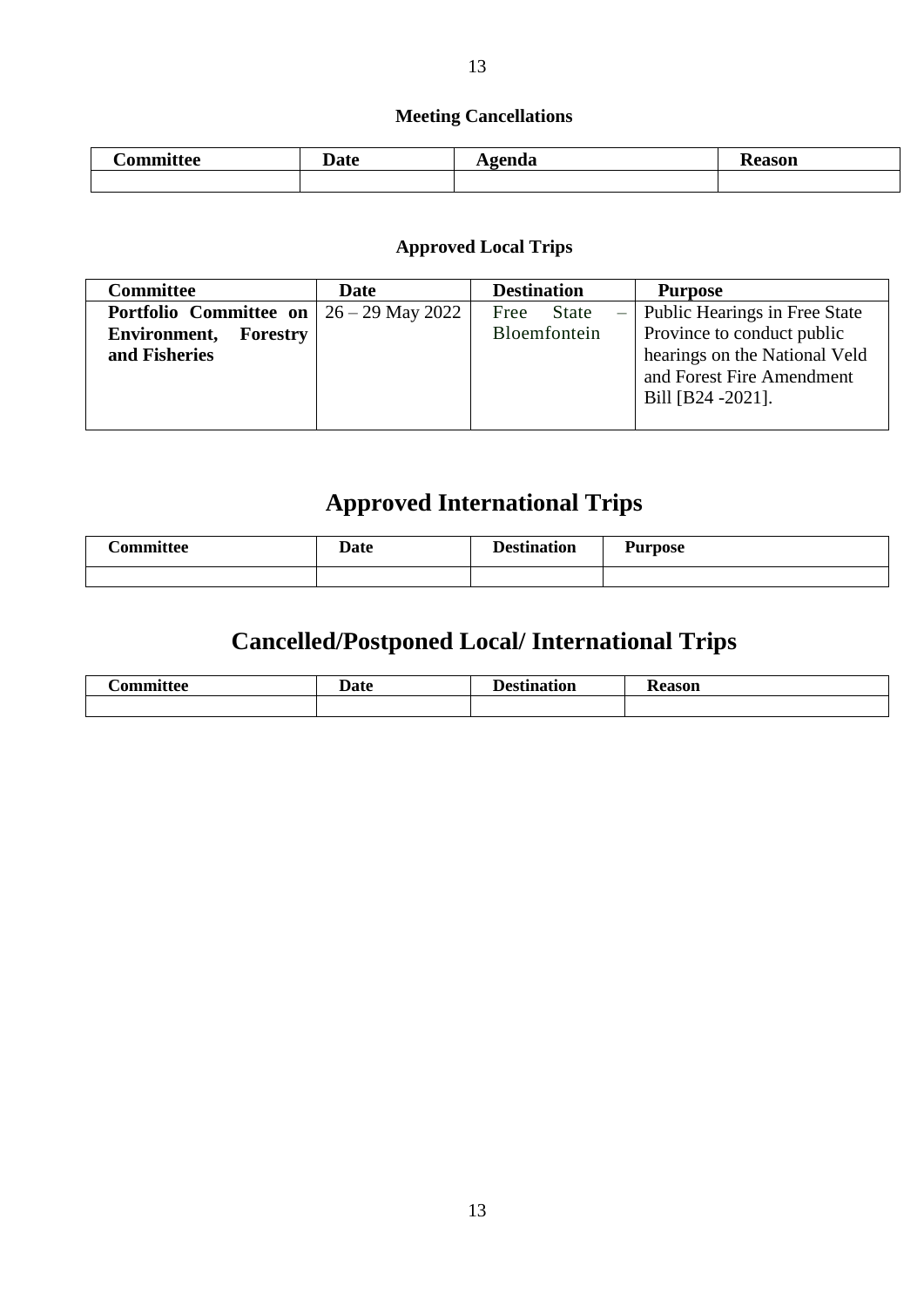| <b>Name of Committee</b>                                                           | <b>Committee Secretary</b><br>(CS)                                                                                                     | <b>Contact</b><br><b>Number</b>                              |
|------------------------------------------------------------------------------------|----------------------------------------------------------------------------------------------------------------------------------------|--------------------------------------------------------------|
| Joint Committee on Ethics and Members'<br>Interests                                | Ms. Coceka Socishe - Office<br>Coordinator                                                                                             | 083 406 4024                                                 |
|                                                                                    | Email: csocishe@parliament.gov.za                                                                                                      |                                                              |
| Ad Hoc Committee on the section<br>100<br>Intervention in the North West Province  | CS: Nkululeko Mangweni<br>Email:<br>nmangweni@parliament.gov.za                                                                        | 021 403 3782<br>061 438 9448                                 |
| Joint Standing Committee on Defence                                                | CS (Stand-in):<br>Nandipha Maxhegwana<br>Email:<br>nmaxhegwana@parliament.gov.za                                                       | 021 403 3689<br>072 832 4892                                 |
| Joint Standing Committee on the Financial<br>Management of Parliament              | CS: Cindy Balie<br>Email: cbalie@parliament.gov.za                                                                                     | 021 403 3667<br>083 547 4115                                 |
| Joint Standing Committee on Intelligence                                           | Committee Coordinator (Stand-in):<br>Alutho Sombexe<br>Email: asombexe@parliament.gov.za                                               | 021 403 2793<br>083 709 8432                                 |
| Committee for Section 194 Enquiry                                                  | CS: Thembinkosi Ngoma<br>Email: tngoma@parliament.gov.za                                                                               | 021 403 3733<br>083 709 8407                                 |
| Committee on Multi-Party Women's Caucus                                            | <b>CS: Mandy Balie</b><br>Email: mbalie@parliament.gov.za                                                                              | 021 403 3673<br>083 709 8431<br>079 900 4796                 |
| <b>Constitutional Review Committee</b>                                             | CS: Pilate Gwebu<br>Email: pgwebu@parliament.gov.za                                                                                    | 021 403 8257<br>083 709 8395                                 |
| Portfolio<br>Committee on Agriculture, Land<br><b>Reform and Rural Development</b> | $\overline{\text{CS}}$ : Albertina Kakaza<br>Email: akakaza@parliament.gov.za<br>CS: Phumla Nyamza<br>Email: pnyamza@parliament.gov.za | 021 403 3765<br>083 709 8391<br>021 403 3852<br>083 709 8492 |
| Portfolio Committee on Basic Education                                             | CS: Llewellyn Brown<br>Email: lbrown@parliament.gov.za                                                                                 | 021 403 3764<br>083 709 8450                                 |
| Portfolio Committee on Communications                                              | CS: Thembinkosi Ngoma<br>Email: tngoma@parliament.gov.za<br>CS: Hajiera Salie<br>Email: hsalie@parliament.gov.za                       | 021 403 3733<br>083 709 8407<br>021 403 8264                 |
|                                                                                    |                                                                                                                                        | 061 472 9191                                                 |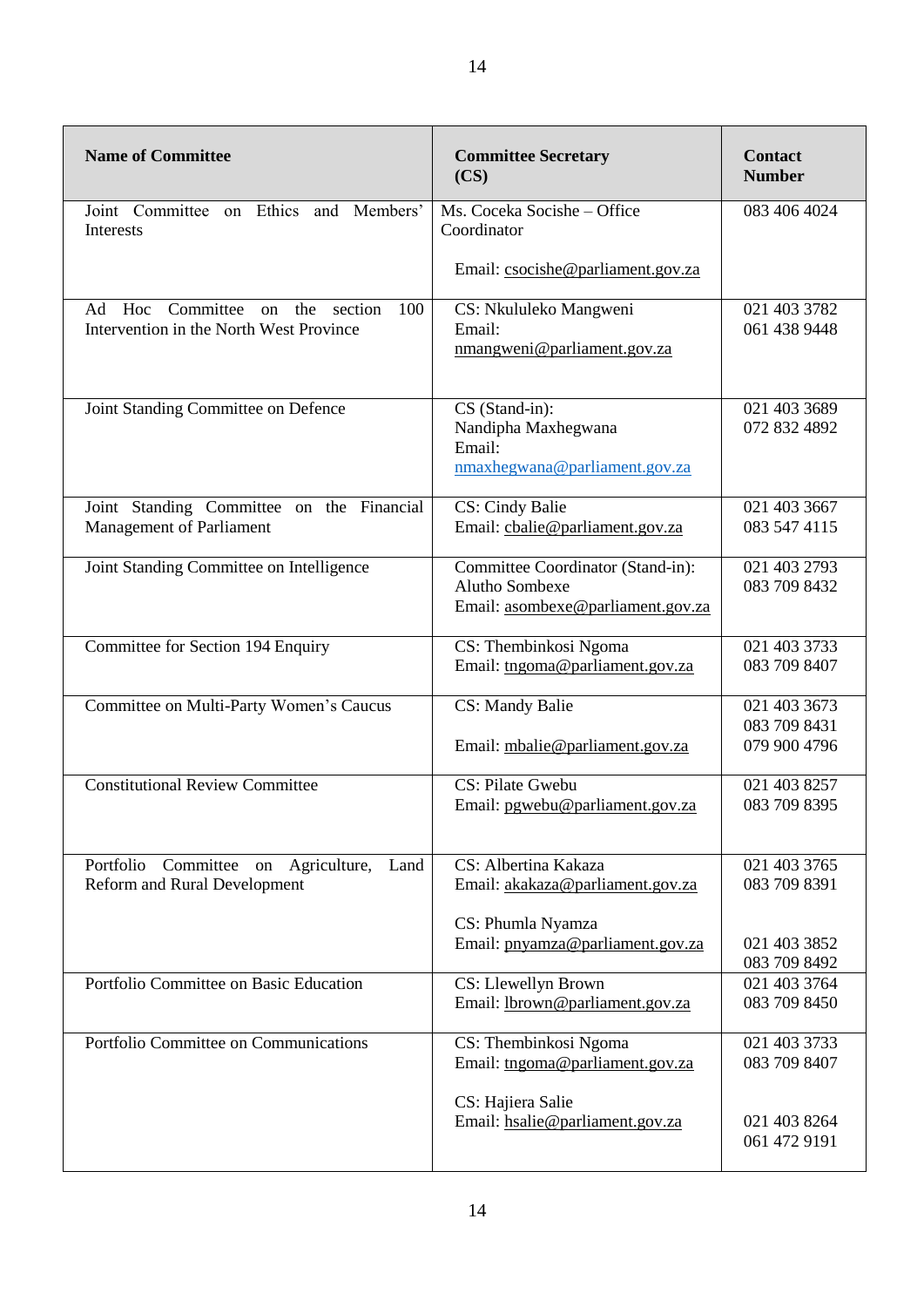| Portfolio Committee on Cooperative Governance                                  | CS: Shereen Cassiem                                      | 021 403 3769                 |
|--------------------------------------------------------------------------------|----------------------------------------------------------|------------------------------|
| and Traditional Affairs                                                        | Email: scassiem@parliament.gov.za                        | 083 709 8533                 |
| Portfolio Committee on Defence and Military                                    | CS: Bryan Mantyi                                         | 021 403 3796                 |
| Veterans                                                                       | Email: bmantyi@parliament.gov.za                         | 083 709 8428                 |
| Portfolio Committee on Environment, Forestry                                   | CS: Tyhileka Madubela                                    | 021 403 3713                 |
| and Fisheries                                                                  | Email:<br>tmadubela@parliament.gov.za                    | 083 709 8401                 |
|                                                                                |                                                          |                              |
| Portfolio Committee on Employment and Labour                                   | CS: Zolani Sakasa                                        | 021 403 3735                 |
|                                                                                | Email: zsakaza@parliament.gov.za                         | 083 709 8488                 |
| Portfolio Committee on Health                                                  | CS: Vuyokazi Majalamba                                   | 021 403 3770                 |
|                                                                                | Email:<br>vmajalamba@parliament.gov.za                   | 083 709 8522                 |
|                                                                                |                                                          |                              |
| Committee<br>Portfolio<br>Education,<br>Higher<br>on<br>Science and Innovation | CS: Anele Kabingesi<br>Email:                            | 021 403 3760<br>083 412 1585 |
|                                                                                | akabingesi@parliament.gov.za                             |                              |
|                                                                                |                                                          |                              |
|                                                                                | CS: Shanaaz Isaacs<br>Email:                             | 021 403 3763<br>083 709 8536 |
|                                                                                | shisaacs@parliament.gov.za                               |                              |
|                                                                                |                                                          |                              |
| Portfolio Committee on Home Affairs                                            | CS: Eddie Mathonsi<br>Email: emathonsi@parliament.gov.za | 021 403 3826<br>083 709 8523 |
|                                                                                |                                                          |                              |
| Portfolio Committee on Human Settlements                                       | CS: Kholiswa Pasiya-Mndende                              | 021 403 3725                 |
|                                                                                |                                                          |                              |
|                                                                                | Email:                                                   | 083 709 8495                 |
|                                                                                | kpasiya-mndende@parliament.gov.za                        |                              |
| Portfolio Committee on Water and Sanitation                                    | CS: Nosipho Bavuma                                       | 060 550 9892                 |
|                                                                                | Email: nbavuma@parliament.gov.za                         |                              |
| Portfolio Committee on International Relations                                 | CS: Lubabalo Sigwela                                     | 021 403 3808<br>083 709 8508 |
| and Cooperation                                                                | Email: lsigwela@parliament.gov.za                        |                              |
| Portfolio Committee on Justice and Correctional                                | CS: Vhonani Ramaano                                      | 021 403 3820                 |
| Services                                                                       | Email: vramaano@parliament.gov.za                        | 083 709 8427                 |
|                                                                                | CS: Siyabamkela Mthonjeni                                |                              |
|                                                                                | Email:                                                   | 021 403 3734                 |
|                                                                                | smthonjeni@parliament.gov.za                             | 083 709 8390                 |
| Portfolio Committee on Mineral Resources and                                   | CS: Ayanda Boss                                          | 021 403 3768                 |
| Energy                                                                         | Email: aboss@parliament.gov.za                           | 083 709 8515                 |
|                                                                                | CS: Arico Kotze                                          |                              |
|                                                                                | Email:                                                   | 021 403 3662                 |
|                                                                                | akotze@parliament.gov.za                                 | 083 709 8470                 |
| Portfolio Committee on Police                                                  | CS: Babalwa Mbengo<br>Email: bmbengo@parliament.gov.za   | 021 403 3741<br>083 709 8489 |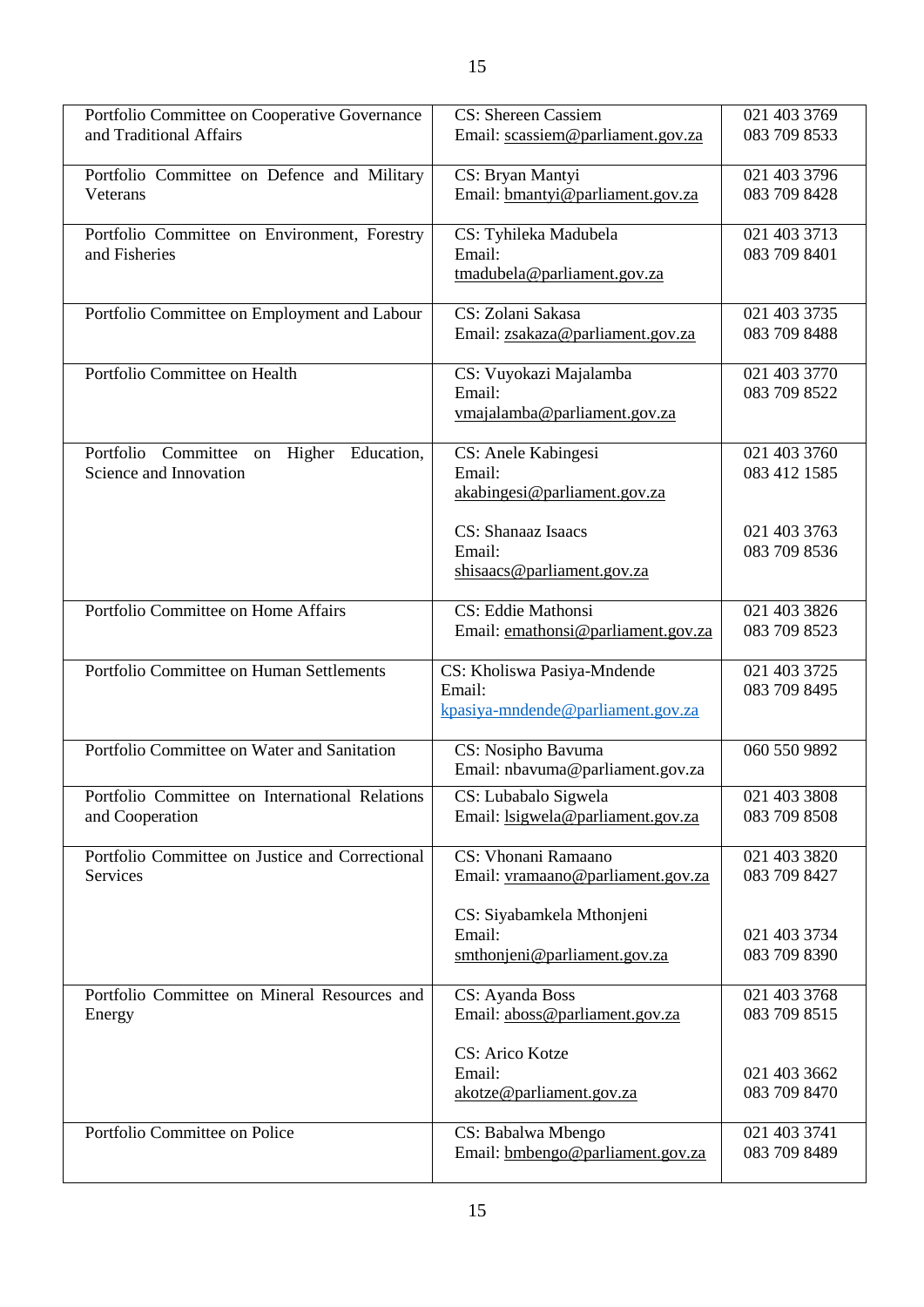| Portfolio Committee on Women, Youth and        | CS: Neliswa Nobatana                                  | 021 403 3840                 |
|------------------------------------------------|-------------------------------------------------------|------------------------------|
| Persons with Disabilities                      | Email: nnobatana@parliament.gov.za                    | 083 709 8472                 |
|                                                |                                                       |                              |
| Portfolio Committee on Public Enterprises      | CS: Disang Mocumi<br>Email: dmocumi@parliament.gov.za | 021 403 8115<br>083 709 8512 |
|                                                |                                                       |                              |
| Portfolio Committee on Public Service and      | CS: Masixole Zibeko                                   | 021 403 8445                 |
| Administration                                 | Email: mzibeko@parliament.gov.za                      | 083 709 8531                 |
| Portfolio Committee on Public Works and        | CS: Nola Matinise                                     | 021 403 3780                 |
| Infrastructure                                 | Email: nmatinise@parliament.gov.za                    | 083 709 8397                 |
|                                                |                                                       |                              |
| Portfolio Committee on Small Business          | CS: King Kunene                                       | 021 403 3772                 |
| Development                                    | Email: kkunene@parliament.gov.za                      | 082 335 2839                 |
| Portfolio Committee on Social Development      | CS: Lindiwe Ntsabo                                    | 071 363 2252<br>021 403 8230 |
|                                                | Email: lntsabo@parliament.gov.za                      | 083 709 8524                 |
|                                                |                                                       |                              |
| Portfolio Committee on Sport, Arts and Culture | CS: Ajabulile Mtiya                                   | 021 403 8106                 |
|                                                | Email: amtiya@parliament.gov.za                       | 083 709 8389                 |
|                                                | CS: Zoleka Kula                                       | 021 403 8646                 |
|                                                | Email: zkula@parliament.gov.za                        | 083 707 2185                 |
|                                                |                                                       |                              |
| Portfolio Committee on Tourism                 | CS: Jerry Boltina                                     | 021 403 8270                 |
|                                                | Email: jboltina@parliament.gov.za                     | 083 338 3950                 |
| Portfolio Committee on Trade, Industry and     | <b>CS: Andre Hermans</b>                              | 021 403 3776                 |
| Competition                                    | Email: ahermans@parliament.gov.za                     | 083 709 8482                 |
|                                                | CS: Tenda Madima                                      |                              |
|                                                | Email: tmadima@parliament.gov.za                      | 021 403 3822                 |
|                                                |                                                       | 083 709 8419                 |
| Portfolio Committee on Transport               | <b>CS: Valerie Carelse</b>                            | 021 403 3272                 |
|                                                | Email: vcarelse@parliament.gov.za                     | 083 709 8445                 |
| <b>Standing Committee on Finance</b>           | CS: Allan Wicomb                                      | 021 403 3759                 |
|                                                | Email: awicomb@parliament.gov.za                      | 083 412 1475                 |
|                                                |                                                       |                              |
|                                                | CS: Teboho Sepanya                                    |                              |
|                                                |                                                       |                              |
|                                                | Email: tsepanya@parliament.gov.za                     | 021 403 3738                 |
|                                                | <b>CS: Darrin Arends</b>                              | 071 363 2349<br>021 403 8105 |
| <b>Standing Committee on Appropriations</b>    | Email: daarends@parliament.gov.za                     | 071 363 2273                 |
|                                                |                                                       |                              |
|                                                | <b>CS: Andries Maubane</b>                            |                              |
|                                                | Email: amaubane@parliament.gov.za                     | 060 551 0138                 |
| <b>Standing Committee on Public Accounts</b>   | CS: Ntombi Nkabinde                                   | 021 403 2376                 |
|                                                | Email:                                                | 083 709 8474                 |
|                                                | nnkabinde@parliament.gov.za                           |                              |
|                                                |                                                       |                              |
|                                                | CS: Ben Kali<br>Email: bkali@parliament.gov.za        | 021 403 3774<br>083 709 8392 |